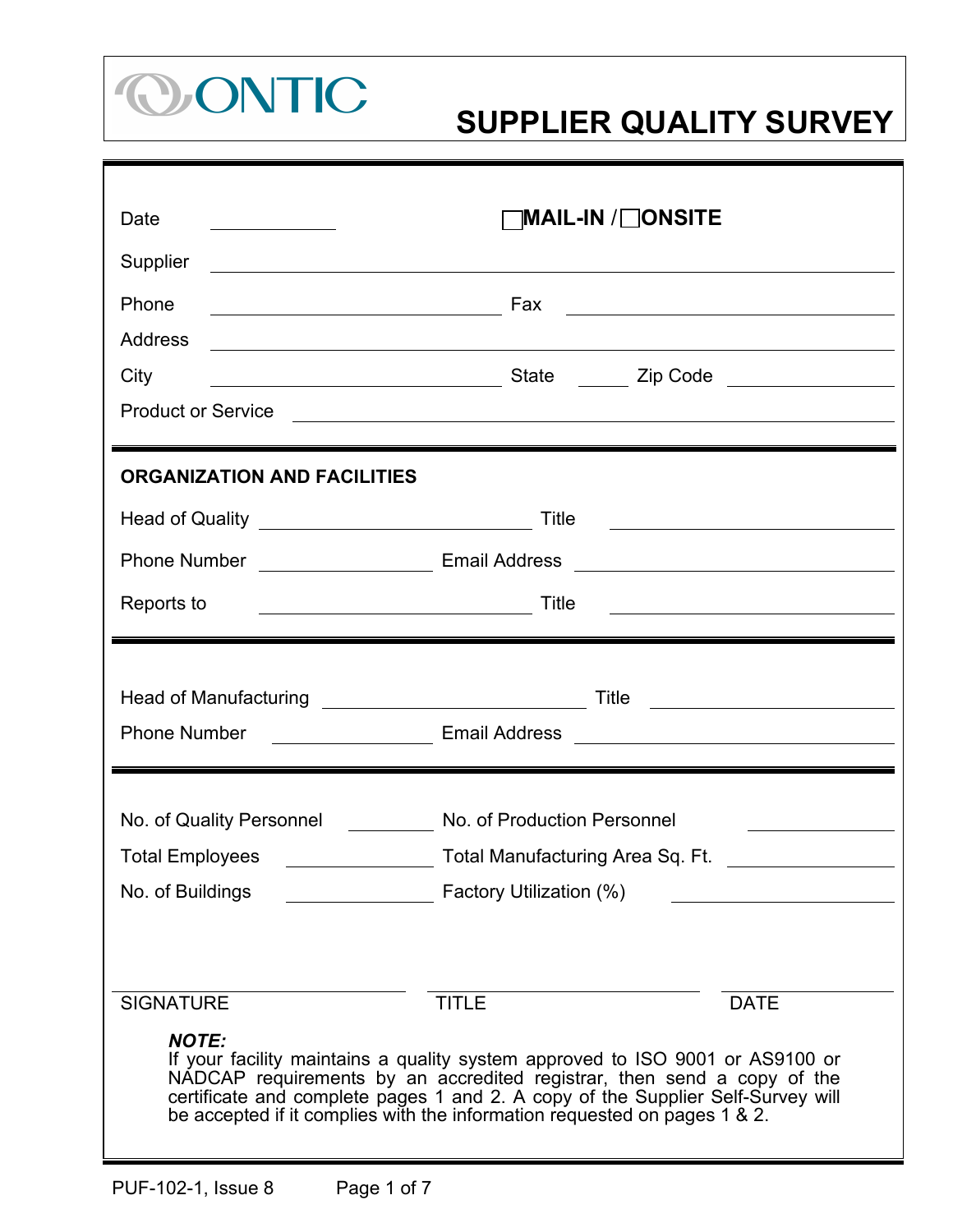

# **COONTIC SUPPLIER QUALITY SURVEY**

| 1. List any special processes, which are performed at your facility |
|---------------------------------------------------------------------|
| 2. List those special processes normally sub-contracted             |
| 3. List any non-destructive capabilities                            |
| 4. Other customer approvals do you have. List below:                |
| 5. Explain all questions answered NO on pages 3 thru 7.             |
| <b>For Ontic Processing Only</b>                                    |
| <b>Supplier Status:</b><br>□Approved                                |
| □Disapproved (Please see Comments Section)                          |
|                                                                     |
| <b>Comments:</b>                                                    |
|                                                                     |
|                                                                     |
|                                                                     |
|                                                                     |
|                                                                     |
|                                                                     |
|                                                                     |
| Quality<br>Representative<br><b>Title</b>                           |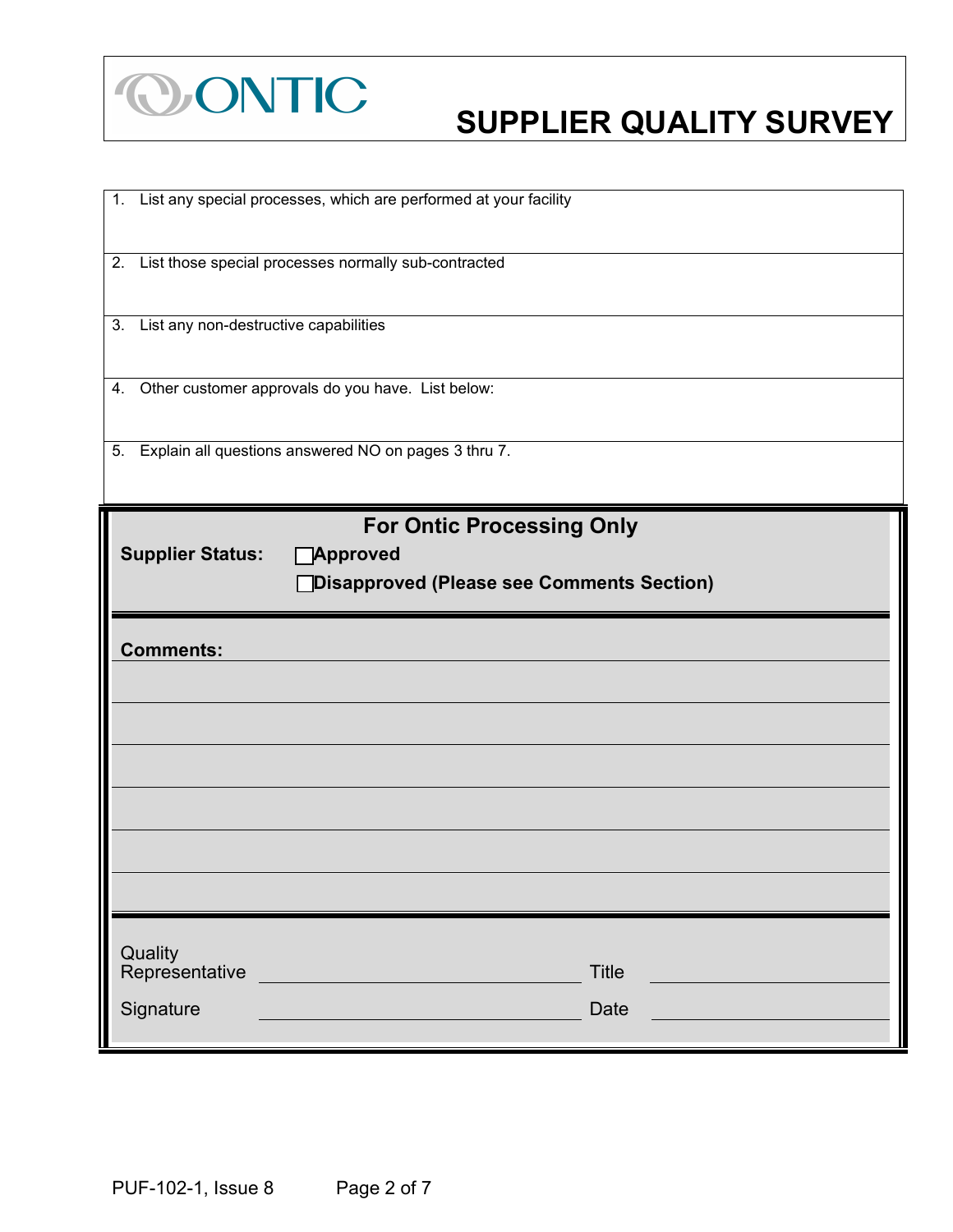

| 1.0 | <b>Quality Management System</b>                                                                                                                                                                                | Y | N | N/A |
|-----|-----------------------------------------------------------------------------------------------------------------------------------------------------------------------------------------------------------------|---|---|-----|
| 1.1 | Does the organization have an established, documented, and maintained<br><b>Quality Management System (QMS)</b>                                                                                                 |   |   |     |
| 1.2 | Does the organization QMS ensure the availability of resources?                                                                                                                                                 |   |   |     |
| 1.3 | Is control of outsourced processes identified within the QMS?                                                                                                                                                   |   |   |     |
| 1.4 | Does the organization ensure that personnel have access to QMS<br>documentation and are aware of relevant procedures?                                                                                           |   |   |     |
| 1.5 | Does the organization have and maintain a quality manual?                                                                                                                                                       |   |   |     |
| 1.6 | Are the documents required by the QMS controlled?                                                                                                                                                               |   |   |     |
| 1.7 | Has a documented procedure been established to define the controls needed<br>for control of documents and configuration management?                                                                             |   |   |     |
| 1.8 | Are records established and maintained to provide evidence of conformity to<br>requirements and the effective operation of the QMS?                                                                             |   |   |     |
| 1.9 | Do records remain legible, readily identifiable and retrievable?                                                                                                                                                |   |   |     |
|     | 1.10 Has a documented procedure been established to define the controls needed<br>for records?                                                                                                                  |   |   |     |
| 2.0 | <b>Management Responsibility</b>                                                                                                                                                                                | Y | N | N/A |
| 2.1 | Has Top management provided evidence of its commitment to the<br>development and implementation to the QMS and continually improving its<br>effectiveness?                                                      |   |   |     |
| 2.2 | Has Top management ensured that customer requirements are determined<br>and are met with the aim of enhancing customer satisfaction?                                                                            |   |   |     |
| 2.3 | Has Top management ensured that the quality policy is appropriate to the<br>purpose of the organization, is communicated and understood within the<br>organization, and is reviewed for continuing suitability? |   |   |     |
| 2.4 | Has Top management ensured that the quality objectives are established<br>within the organization, and are measurable and consistent with the quality<br>policy?                                                |   |   |     |
| 2.5 | Has Top management ensured that appropriate communication processes<br>are established within the organization and that communication takes place<br>regarding the effectiveness of the QMS?                    |   |   |     |
| 3.0 | <b>Resource Management</b>                                                                                                                                                                                      | Y | N | N/A |
| 3.1 | Are the personnel performing work affecting product quality competent on the<br>basis of appropriate education, training, skills, and experience?                                                               |   |   |     |
| 3.2 | Does the organization determine and manage the work environment needed<br>to achieve conformity to product requirements?                                                                                        |   |   |     |
| 4.0 | <b>Product Realization</b>                                                                                                                                                                                      | Y | N | N/A |
| 4.1 | Does the organization plan and develop the processes and documents<br>needed for product realization?                                                                                                           |   |   |     |
| 4.2 | Does the organization determine requirements specified by the customer,<br>and statutory and regulatory requirements related to the product?                                                                    |   |   |     |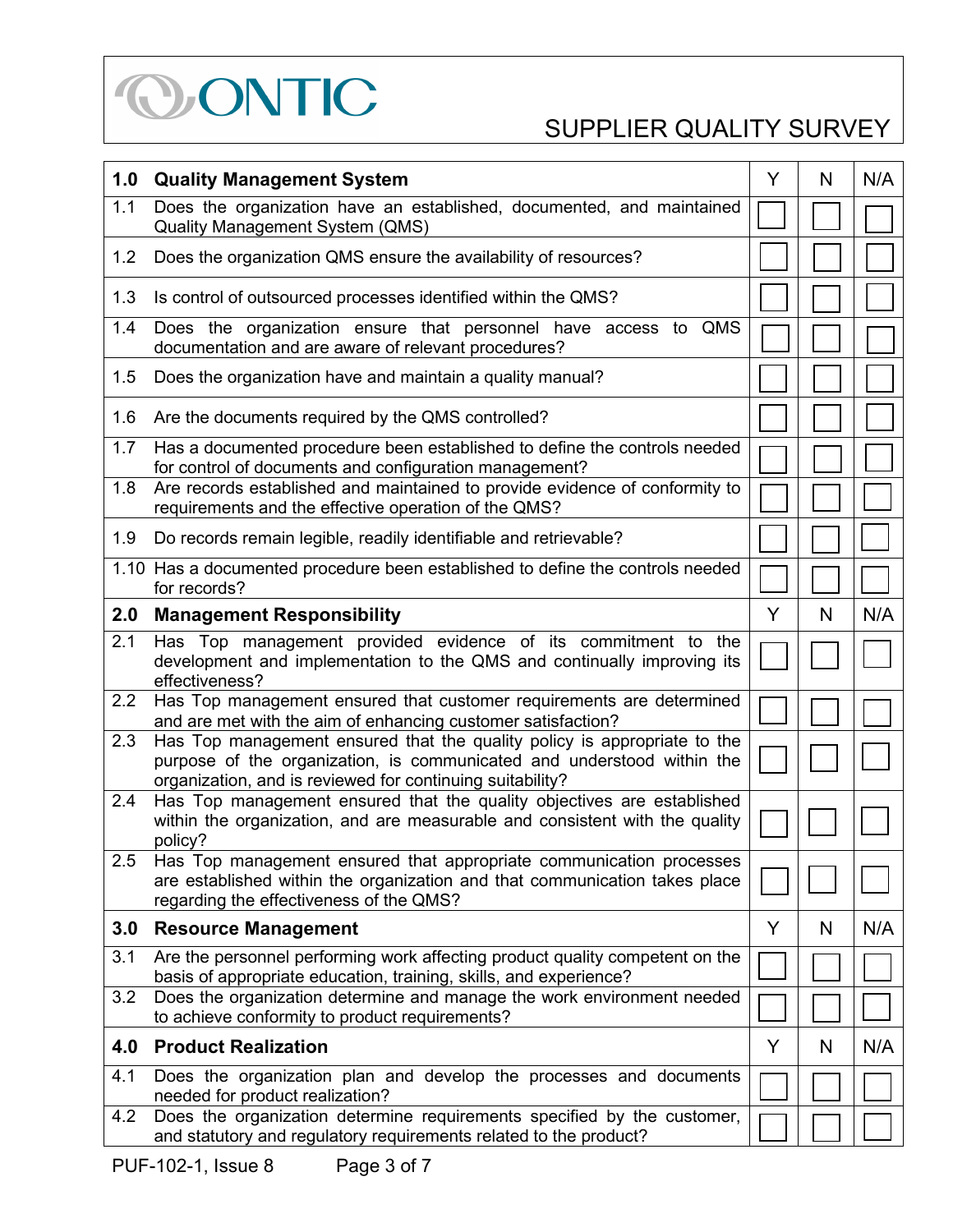

| 4.3 | Is product requirement review conducted prior to the organization's<br>commitment to supply to product to the customer?                                                                                                                                            |  |  |
|-----|--------------------------------------------------------------------------------------------------------------------------------------------------------------------------------------------------------------------------------------------------------------------|--|--|
| 4.4 | Are records of the results of the review and actions arising from the review<br>maintained?                                                                                                                                                                        |  |  |
|     |                                                                                                                                                                                                                                                                    |  |  |
| 4.5 | Does the organization determine and implement effective arrangements for<br>communicating with customers in relation to product information, and<br>customer feedback, including customer complaints?                                                              |  |  |
| 4.6 | Does the organization plan and control the design and development of<br>product? (If not applicable, skip to 4.15)                                                                                                                                                 |  |  |
| 4.7 | Does the organization manage the interfaces between different groups<br>involved in design and development to ensure effective communication and<br>clear assignment of responsibility?                                                                            |  |  |
| 4.8 | Are inputs relating to product requirements determined and are records<br>maintained?                                                                                                                                                                              |  |  |
| 4.9 | Are the outputs of design and development provided in a form that enables<br>verification against the design and development input and approved prior to<br>release?                                                                                               |  |  |
|     | 4.10 Is all pertinent data required to allow the product to be identified,<br>manufactured, inspected, used and maintained defined by the organization?                                                                                                            |  |  |
|     | 4.11 At suitable stages, are systematic reviews, verification, and validation of<br>development performed<br>in accordance with<br>design<br>and<br>planned<br>arrangements?                                                                                       |  |  |
|     | 4.12 Are records of the results of the reviews, verifications, validation, and any<br>necessary actions maintained?                                                                                                                                                |  |  |
|     | 4.13 At the completion of design and/or development, does the organization<br>ensure that reports, calculations, test results, etc., demonstrate that the<br>product definition meets the specification requirements for all identified<br>operational conditions? |  |  |
|     | 4.14 Are design and development changes identified, reviewed, verified and<br>validated, approved before implementation, and are records maintained?                                                                                                               |  |  |
|     | 4.15 Does the organization ensure that purchased product conforms to specified<br>purchase requirements?                                                                                                                                                           |  |  |
|     | 4.16 Does the organization evaluate and select Suppliers, with selection criteria,<br>based on the ability to supply product in accordance with the organization's<br>requirements?                                                                                |  |  |
|     | 4.17 Are records of the results of evaluations, and actions arising from the<br>evaluations maintained?                                                                                                                                                            |  |  |
|     | 4.18 Does the organization maintain a register of approved Suppliers that includes<br>the scope of the approval and periodically review Suppliers performance?                                                                                                     |  |  |
|     | 4.19 Does the organization define the necessary actions to take when dealing with<br>Suppliers that do not meet requirements?                                                                                                                                      |  |  |
|     | 4.20 Does purchasing information describe the product to be purchased, including                                                                                                                                                                                   |  |  |
|     |                                                                                                                                                                                                                                                                    |  |  |
|     | where appropriate, requirement for approval of product, procedures,                                                                                                                                                                                                |  |  |
|     | processes, equipment, qualification of personnel, and test specimen<br>requirements?                                                                                                                                                                               |  |  |
|     | 4.21 Does the organization ensure the adequacy of specified purchase                                                                                                                                                                                               |  |  |
|     | requirements prior to their communication to the supplier?                                                                                                                                                                                                         |  |  |
|     | 4.22 Does the organization establish and implement the inspection to ensure that<br>purchased product meets specified purchase requirements?                                                                                                                       |  |  |
|     |                                                                                                                                                                                                                                                                    |  |  |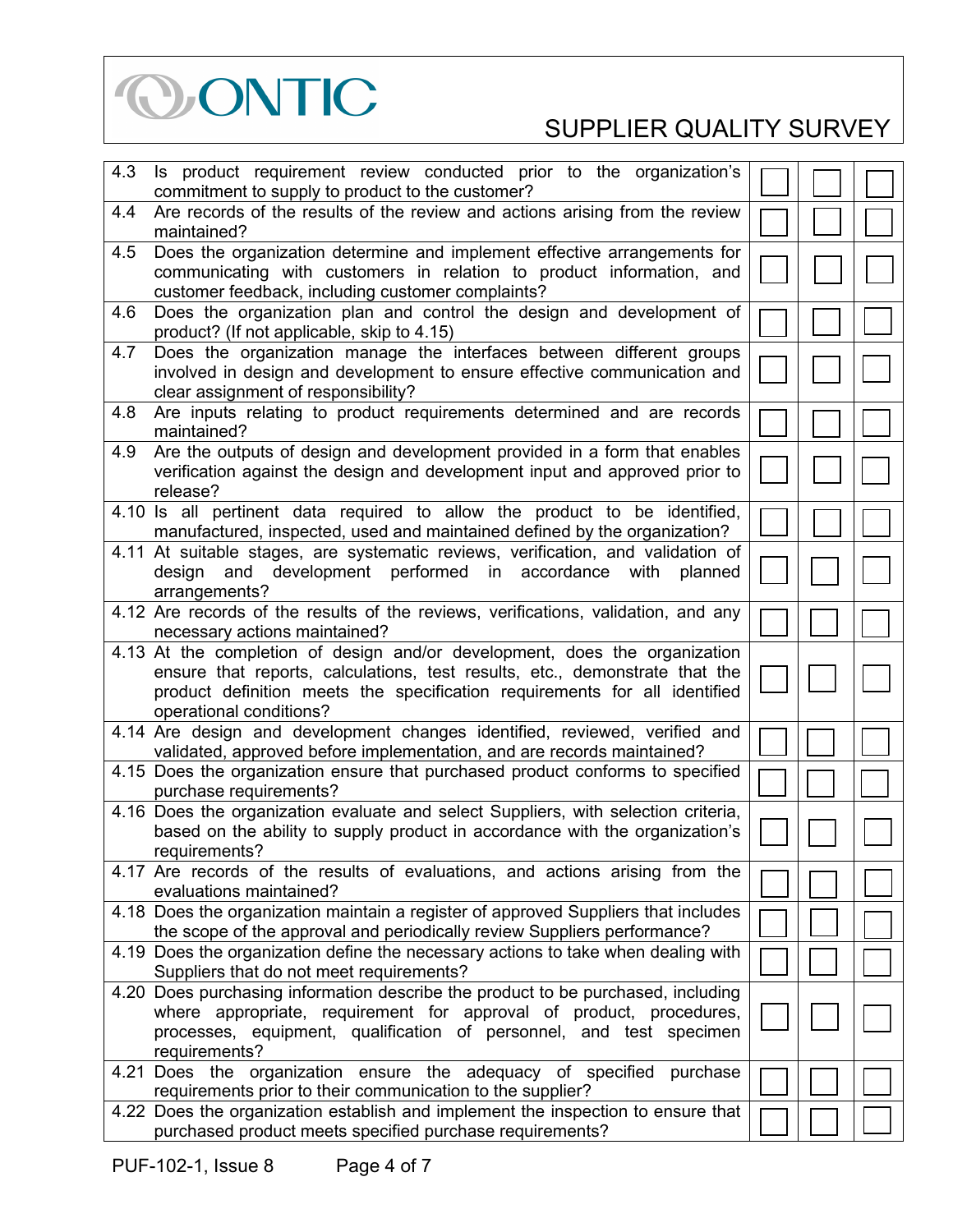

|      | 4.23 Is purchased product held until it has been verified as conforming to specified<br>requirements?                                                                                                                                                                                                                                                                                     |   |   |     |
|------|-------------------------------------------------------------------------------------------------------------------------------------------------------------------------------------------------------------------------------------------------------------------------------------------------------------------------------------------------------------------------------------------|---|---|-----|
|      | 4.24 Does the organization periodically validate test reports for raw material?                                                                                                                                                                                                                                                                                                           |   |   |     |
|      | 4.25 Where specified in the contract, is the customer or it's representative<br>afforded the right of entry to the supplier or their subcontractor's premises?                                                                                                                                                                                                                            |   |   |     |
|      | 4.26 Does the organization plan and carry out production and service provision<br>under controlled conditions? Do these controlled conditions include<br>accountability for all products during manufacture, evidence that all<br>manufacturing and inspection operations have been completed as planned,<br>and provision for the prevention, detection, and removal of foreign objects? |   |   |     |
|      | 4.27 Are criteria for workmanship stipulated in the clearest practical manner (e.g.,<br>written standards, representative samples or illustrations)?                                                                                                                                                                                                                                      |   |   |     |
|      | 4.28 Are product operations carried out in accordance with approved data?                                                                                                                                                                                                                                                                                                                 |   |   |     |
|      | 4.29 Are persons authorized to approve changes to production processes<br>identified? Are changes documented?                                                                                                                                                                                                                                                                             |   |   |     |
|      | 4.30 Are production equipment, tools and programs validated prior to use and<br>maintained and inspected periodically according to documented procedures?                                                                                                                                                                                                                                 |   |   |     |
| 4.31 | Does the organization validate any processes for production and service<br>provision where the resulting output cannot be verified by subsequent<br>monitoring or measurement (This includes any processes where deficiencies<br>become apparent only after the product is in use or the service has been<br>delivered)?                                                                  |   |   |     |
|      | 4.32 When acceptance authority media are used (e.g., stamps, electronic<br>signatures, passwords), does the organization establish and document<br>controls for the media?                                                                                                                                                                                                                |   |   |     |
|      | 4.33 Where traceability is a requirement, does the organization control and record<br>the unique identification of the product?                                                                                                                                                                                                                                                           |   |   |     |
|      | 4.34 Is this identification maintained throughout the product life? In any assembly,<br>the identity of its components and those of the next higher assembly are<br>traced?                                                                                                                                                                                                               |   |   |     |
|      | 4.35 Does the organization have a documented process for exercising care with<br>customer owned/provided property while it is under the organization's<br>control?                                                                                                                                                                                                                        |   |   |     |
|      | 4.36 Does the organization preserve the conformity of product during internal<br>processing and delivery to the intended destination?                                                                                                                                                                                                                                                     |   |   |     |
|      | 4.37 Does the preservation of product also include shelf life control and stock<br>rotation?                                                                                                                                                                                                                                                                                              |   |   |     |
|      | 4.38 Does the organization maintain a register of Monitoring and Measuring<br>Devices and define the process employed for their calibration including<br>details of equipment type, unique identification, location, frequency of checks,<br>check method, and acceptance criteria?                                                                                                       |   |   |     |
| 5.0  | <b>Measurement, Analysis and Improvement</b>                                                                                                                                                                                                                                                                                                                                              | Y | N | N/A |
| 5.1  | Does the organization plan and implement the monitoring, measurement,<br>analysis, and improvement processes needed to demonstrate conformity to<br>the product?                                                                                                                                                                                                                          |   |   |     |
| 5.2  | As one of the measurements of the performance of the QMS, does the                                                                                                                                                                                                                                                                                                                        |   |   |     |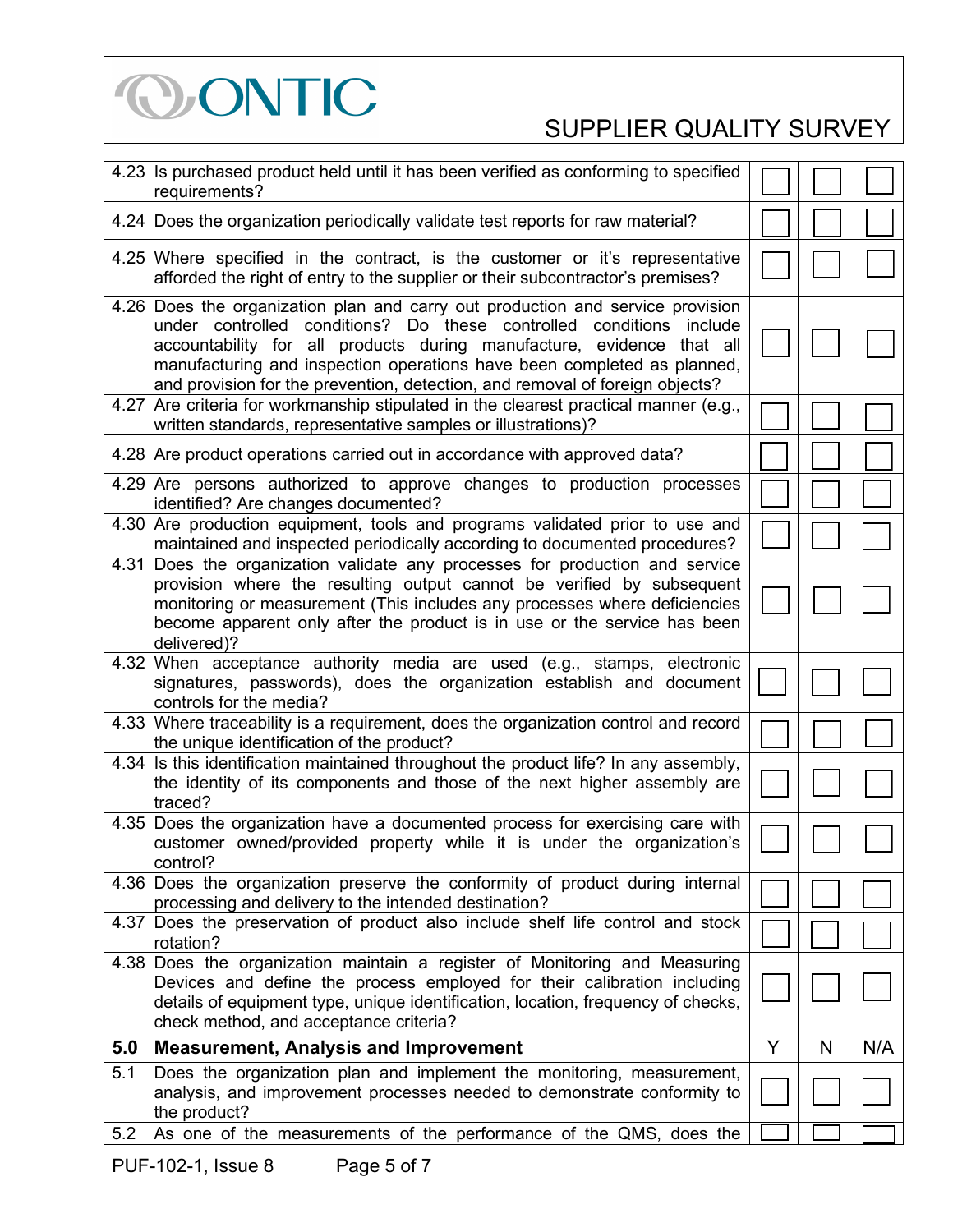

|     | organization monitor information relating to customer perception as to<br>whether the organization has met customer requirements?                                                                                                                                                                                             |  |  |
|-----|-------------------------------------------------------------------------------------------------------------------------------------------------------------------------------------------------------------------------------------------------------------------------------------------------------------------------------|--|--|
| 5.3 | Does the organization conduct internal audits at planned intervals?                                                                                                                                                                                                                                                           |  |  |
| 5.4 | Are the audit criteria, scope, frequency, and methods defined?                                                                                                                                                                                                                                                                |  |  |
| 5.5 | Does the organization ensure internal auditors do not audit their own work?                                                                                                                                                                                                                                                   |  |  |
| 5.6 | When planned results are not achieved, is correction and corrective action<br>taken, as appropriate, to ensure conformity of the product or service?                                                                                                                                                                          |  |  |
| 5.7 | In the event of process nonconformity, does the organization take<br>appropriate action to correct the nonconforming process? Evaluate whether<br>the process nonconformity has resulted in product nonconformity? Identify<br>and control the nonconforming product?                                                         |  |  |
| 5.8 | Does the organization monitor and measure the characteristics of the product<br>to verify that product requirements have been met?                                                                                                                                                                                            |  |  |
| 5.9 | When key characteristics have been identified, are they monitored and<br>controlled?                                                                                                                                                                                                                                          |  |  |
|     | 5.10 When the organization uses sampling inspection as a means of product<br>acceptance, is the plan statistically valid and appropriate for use?                                                                                                                                                                             |  |  |
|     | 5.11 Is product held until it has been inspected or otherwise verified as conforming<br>to specified requirements, except when product is released under positive-<br>recall?                                                                                                                                                 |  |  |
|     | 5.12 Do records indicate the person(s) authorizing release of product?                                                                                                                                                                                                                                                        |  |  |
|     | 5.13 Are measurement requirements for product or service acceptance<br>documented?                                                                                                                                                                                                                                            |  |  |
|     | 5.14 Does this documentation include criteria for acceptance and/or rejection, a<br>record of the measurement results, and the type of measurement instruments<br>used?                                                                                                                                                       |  |  |
|     | 5.15 Do test records show actual test results data when required by the<br>specification or acceptance test plan?                                                                                                                                                                                                             |  |  |
|     | 5.16 Does the organization's system provide a process for the inspection,<br>verification, and documentation of a representative item from the first<br>production run of a new part, or following any subsequent change that<br>invalidates the previous first article inspection result?                                    |  |  |
|     | 5.17 Does the organization ensure that product which does not conform to<br>requirements is identified and controlled to prevent its unintended use or<br>delivery?                                                                                                                                                           |  |  |
|     | 5.18 Are the controls and related responsibilities and authorities for dealing with<br>nonconforming product defined in a documented procedure? Does it define<br>the responsibility for review and authority for the disposition of nonconforming<br>product and the process for approving personnel making these decisions? |  |  |
|     | 5.19 Does the organization deal with nonconforming product by taking action to<br>eliminate the detected nonconformity and preclude its original intended use<br>or application?                                                                                                                                              |  |  |
|     | 5.20 Is product dispositioned for scrap conspicuously and permanently marked, or<br>positively controlled, until physically rendered unusable?                                                                                                                                                                                |  |  |